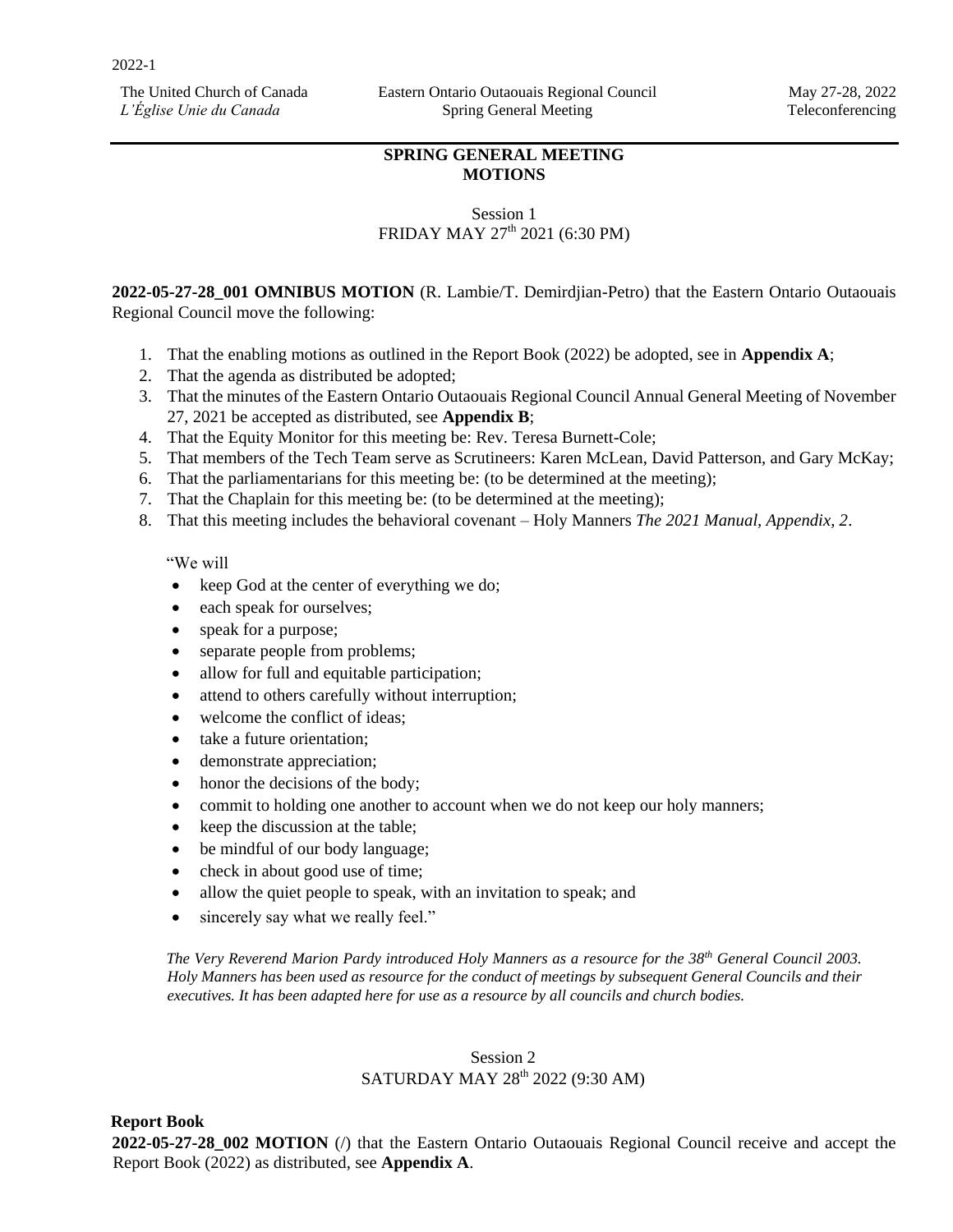The United Church of Canada *L'Église Unie du Canada*

## **Finance**

- 2021 Reviewed Financial Statement, see **Appendix C<sup>1</sup>**
- 2022 Financial Statement (Q1 up to March  $31<sup>st</sup>$ ), see **Appendix C<sup>2</sup>**

**2022-05-27-28\_003 MOTION** (/) that the Eastern Ontario Outaouais Regional Council receive and accept the 2021 Financial Statement as ditributed.

**2022-05-27-28\_004 MOTION** (/) that the Eastern Ontario Outaouais Regional Council appoint an Internal Independent Review Committee to review and produce the 2022 Financial Statements.

### **Nominations**

**2022-05-27-28\_005 MOTION** (B. Harman/K. McLean) that the Eastern Ontario Outaouais Regional Council receive and accept the Nominations List as presented:

> Draft Nominations List \*final version will be presented at the meeting

### EOORC Executive

(L) – Lay member; (MP) Ministry Personnel

- 1. President *–* Susan Hutton (MP) (2024)
- 2. Past-President Rev. Takouhi Demirdjian-Petro (MP) (2023)
- 3. President-Elect currently vacant
- 4. Indigenous Community Rev. Teresa Burnett-Cole (MP) (2023) Members at large:
- 5. Jim Allen (L) (2025)
- 6. Cathy Ryan (L) (2023)
- 7. Carolyn Ruda (L) (2023)
- 8. Rev. Ryan Kim (MP) (2025)
- 9. Rev. Lynne Gardiner (MP) (2023)
- 10. Rev. Cindy Casey (MP) (2024)
- 11. Liz Church  $(L)$  Executive (2024)
- 12.  $(L)$  currently vacant
- 13. (MP) currently vacant

*Full member:* Rev. Rosemary Lambie (Regional Council Executive Minister)

*Corresponding Member*s: Joel Miller (Assistant to RCEM and Secretary of Region), Anita Jansman (Communications and Administrative Assistant), Dana Ducette (Youth), Rev. Peter Bartlett (Visioning, Clusters & Networks), Rev. Whit Strong (Pastoral Relations), Karen Valley (Office of Vocation), Rev. Brian Cornelius (Treasurer) and Larry Richardson (Archivist).

### Leadership Teams

- 1. *Church Extension*: Directors: Bert Cosman, Graham Campbell, David Debenham, Alan Gale, Daniel King, Charles Knight, Mike Nyenhuis, Don Reynolds; Members: Catherine Grant, Judy Harms-Potter, Linda Suddaby, Ted Brett; EOORC Appointments: Brian Cornelius (Resource: Rosemary Lambie)
- 2. *Communications*: Lois Leroux, Lynne Gardiner and David Patterson (Resource: Anita Jansman) currently 1 vacancy
- 3. *Finance*: Brian Cornelius (Treasurer), Bruce Jackson, Joe Smarkala, Evered (Ev) Zytveld, Rev. Cindy Casey, Christine Kilburn, James Murray (Resource: Rev. Rosemary Lambie)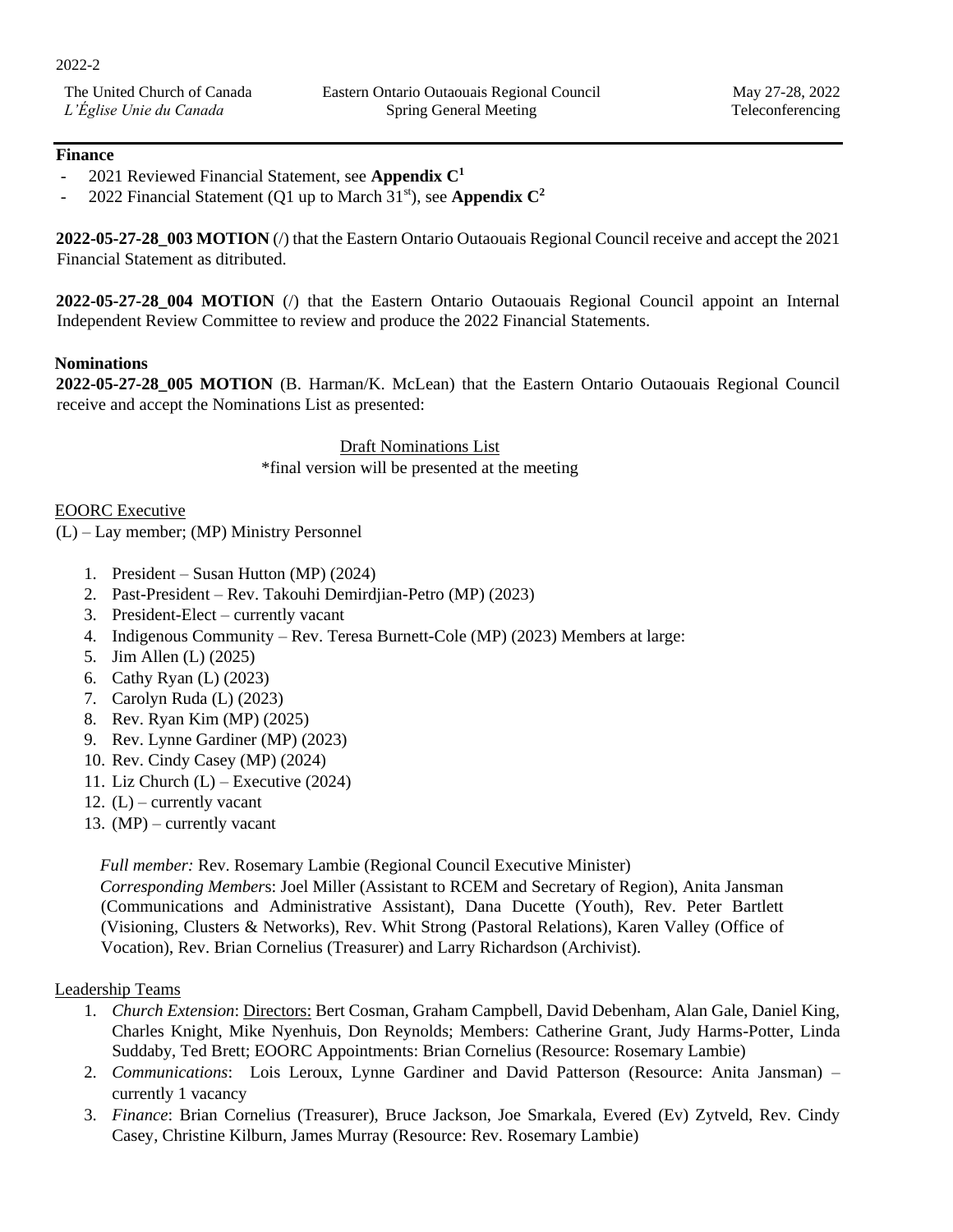- 4. *Licensed Lay worship Leaders (LLWL)*: Georgina Fitzgerald, Rev. Eric Lukacs, Sharon MacDonald, Cathy Ryan, Norma Wrightly, Lynda Blanchard and Terrie Chedore (DM) (Resource: Rev. Whit Strong) – currently 2 vacancies (both laity)
- 5. *Nominations*: Bronwen Harman (Chair), Susan DeHaan, Karen McLean, and Sue Hutton as President (Resource: Rev. Rosemary Lambie, Joel Miller) – currently 3 vacancies
- 6. *Pastoral Relations*: Wayne Harris (Chair), Ina Bromley, Charlotte Hoy, Sharon MacDonald, Erin McIntyre, Linda Suddaby, Jim Allen, Patsy Henry and Karen McLean (recording secretary) (Resource: Whit Strong)
- 7. *Property*: Don Reynolds (Chair) Ted Brett, Judy Harms-Potter, Linda Suddaby (Resource: Rev. Rosemary Lambie)
- 8. *Scrivens-Baillie*: Michael Harris (Chair) Ryan Babcock, Ken Browness, Malcolm Collins, Rev. Brian Cornelius, James Murray, Larry Richardson, and Ev Zytveld (Resource: Rev. Rosemary Lambie)
- 9. *Vision & Transformation*: Rev. Cindy Casey (Chair), Jim Allen, Charles Barrett, Phyllis MacRae, Janice Peron, Deb Poirier, Bob Williams, Patsy Henry, Christine Cross-Barkley, and Rev. Melany Cassidy-Wise (Staff Resource: Rev. Peter Bartlett)
- 10. *YAYA*: Rev. David Sherwin (Chair), Rev. Steve Clifton, Heather McLurg-Murphy, Cathy Ryan, Hazel WardMoreau, Janet Nield, DM, Margaret Eddy, Kevin Moratz, and Tiina Cote (Resource: Dana Ducette)
- 11. *Social Justice Network of Ontario Regional Councils*: Charles Barrett (Chair) (Resource: Rev. Peter Bartlett)
- 12. *Stewardship*: Carolyn Ruda, Charlotte Hoy, Ray Lebeau, Nancy Hazen, Paul Sales and Carolle DallasArbuckle and David Charles (Resource Roger Janes)
- 13. *Representative to The Ottawa School of Theology and Spirituality: -* currently 1 vacancy
- 14. *Affirming Leadership Team:* Linda Stronski, Cathy Ryan, Bronwen Harman, Kim Baird and Roxanne Akhtar
- 15. *Representatives to Multi-Faith Housing*: Sue Smarkala and Rev. Dianne Cardin
- 16. *Spiritual Care Hospital Ministry Leadership Team:* Sandra Copeland (Chair) Rev. Brian Copeland, Jane Burgess, Margaret Joyce, Doug Robinson, and Nancy Hazen.

# **44th General Council Commissioners**

(Currently 2 Lay vacancies)

2022-05-27-28\_006 MOTION (S. Hutton/K. McLean) That in addition to the 44<sup>th</sup> General Council Commissioners already been voted (see motion 2021-11-26\_006), (to be determined at the meeting) and (to be determined at the meeting) be added to serve as Lay 44<sup>th</sup> General Council Commissioners representing Eastern Ontario Outaouais Regional Council.

# **Affirm**

**2022-05-27-28\_007 MOTION** (L. Stronski/B. Harman) that the Eastern Ontario Outaouais Regional Council become an Affirming Ministry.

**2022-05-27-28\_008 MOTION** (L. Stronski/B. Harman) that the Eastern Ontario Outaouais Regional Council direct the regional council treasurer to remit the \$100.00 membership fee to Affirm United.

# **Governance Handbook**

- Policy regarding sale of Property (revised Jan. 13<sup>th</sup> 2022), see **Appendix D**
- Policy on Compensation for Pulpit Supply during GC 44, see **Appendix E**
- Policy on Pulpit Supply Compensation, see **Appendix F**

**2022-05-27-28\_009 MOTION** (/) that the Eastern Ontario Outaouais Regional Council receive the following updates brought to the Governance Handbook for information: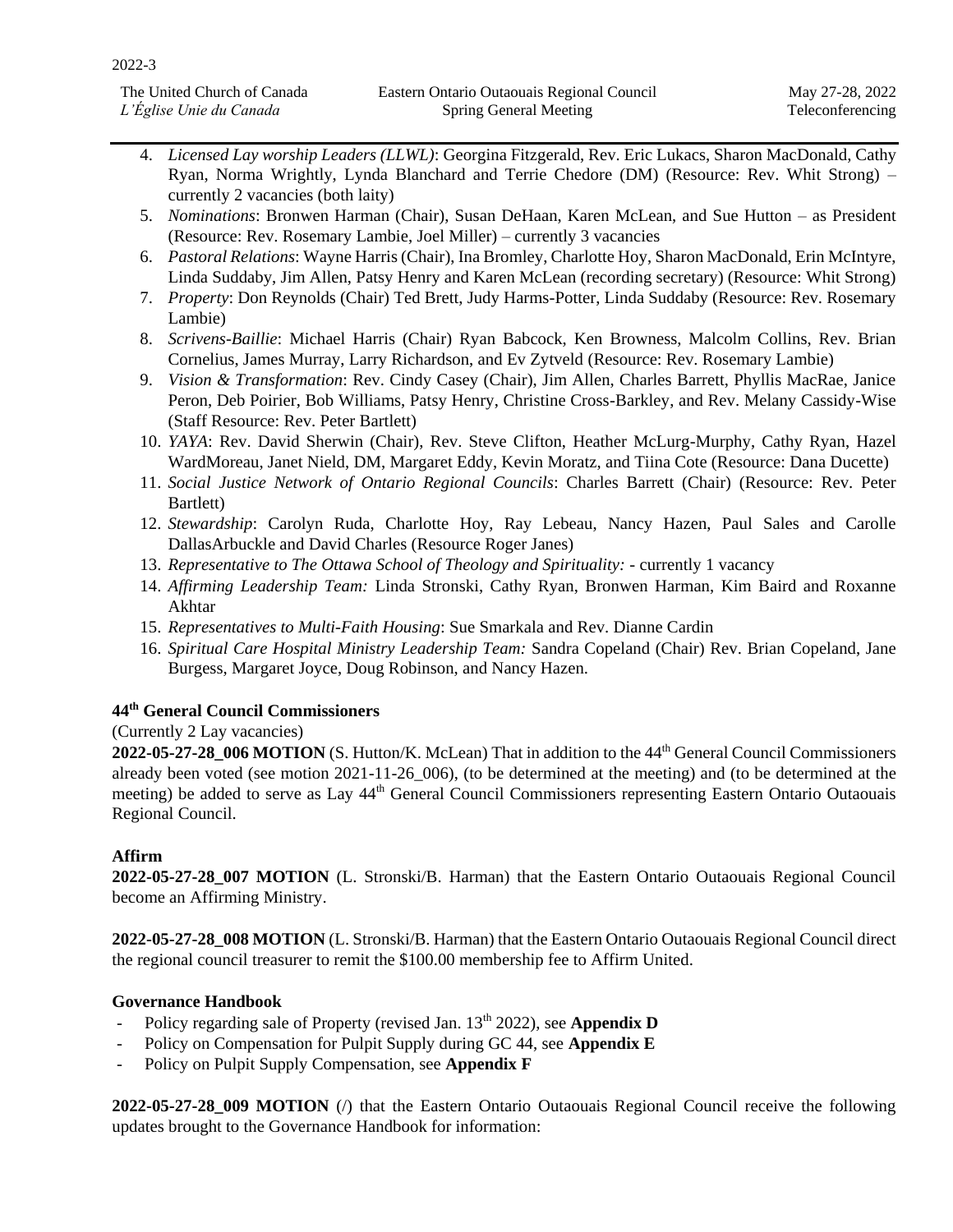The United Church of Canada *L'Église Unie du Canada*

*2022-01-13\_008 MOTION (B. Harman/C. Casey) that the Eastern Ontario Outaouais Regional Council Executive accepts the work of the Task Group, affirmed by the Finance Leadership Team for the Policy regarding Sale of Properties that are disbanding. CARRIED* 

*2022-01-13\_009 MOTION (C. Ryan/T. Burnett-Cole) that the Eastern Ontario Outaouais Regional Council Executive concurs with the recommendation of the Finance Leadership Team that \$ 150,000.00 from unrestricted funds be allocated for the establishment of the Mission and Ministry Legacy Fund. CARRIED* 

*2022-04-28\_005 MOTION (L. Church/J. Noordhof) that the Eastern Ontario Outaouais Regional Council Executive concurs with the Policy on Compensation for Pulpit Supply during GC 44. CARRIED* 

*2022-04-28\_006 MOTION (S. Hutton/C. Ruda) that the Eastern Ontario Outaouais Regional Council Executive concurs with the Policy on Pulpit Supply Compensation. CARRIED* 

#### *Updates to Vision and Transformation*

- *1. The policy refers to the "Mission Strategy Fund" near the top of page 22 and at the top of page 24; change to "Vision and Transformation Fund".*
- *2. The email in point 6 under "Please Note" on page 23; change to [visionandtransformationEOORC@gmail.com](mailto:visionandtransformationEOORC@gmail.com)*
- *3. The name and email in point 7 under "Please note" on page 23; change to Rev. Cindy Casey at [cindycasey@kuc.ca.](mailto:cindycasey@kuc.ca)*
- *4. The word "congregational" near the end of page 24; change to "Community of Faith"*

### **Licensed Lay Worship Leaders**

**2022-04-28\_010 MOTION** (/) that the Eastern Ontario Outaouais Regional Council relicense the following License Lay Worship Leaders (LLWL) for year 2023.

| Adamovits, Allison   | Jacobs, Barbara    | Page, Jeannie     |
|----------------------|--------------------|-------------------|
| Allen, Jim           | Jinkinson, Deborah | Patterson, David  |
| Anthony, Sheila      | Johns, Barbara     | Reichert, Martin  |
| Burnett-Cole, Ruth   | Kelso, Cathie      | Robertson, Mackie |
| Blanchard, Lynda     | Knoyle, Jessica    | Ruda, Carolyn     |
| Burbridge, Christine | Langill, Stephanie | Sabadash, Hilda   |
| Clemis, David        | LeGrow, Barbara    | Sales, Alison     |
| Davies, Harriette    | LeGrow, John       | Sanderson, Sharon |
| DeJeet, Barb         | Lloyd, Neil        | Smith, Sandra     |
| Doyle, Luane         | MacDonald, Sharon  | Tanner, Joanne    |
| Ducette, Dana        | Marjerrison, Merle | Tuffin, Sally     |
| Ferguson, Tammy      | McCooeye, Gail     | Warnock, Bonnie   |
| Gardell, Dietlind    | McGrath, Heather   | Webb, Laura       |
| Grant, James         | McCaw, Lynn        | Whiteley, Paul    |
| Hoy, Charlotte       | McNamee, Lillian   | Workman, Carol    |
| Huggett, Nancy       | Miner, Carla       | Wrightly, Norma   |
| Hunt Stephens, Marni | Nicholls, Andrew   |                   |

#### **Closing Motions**

**2022-05-27-28\_011 MOTION** (R. Lambie/T. Demirdjian-Petro) that following the rise of the Spring General Meeting of the Eastern Ontario Outaouais Regional Council, all powers of the Regional Council be granted to the Executive until the Fall General Meeting.